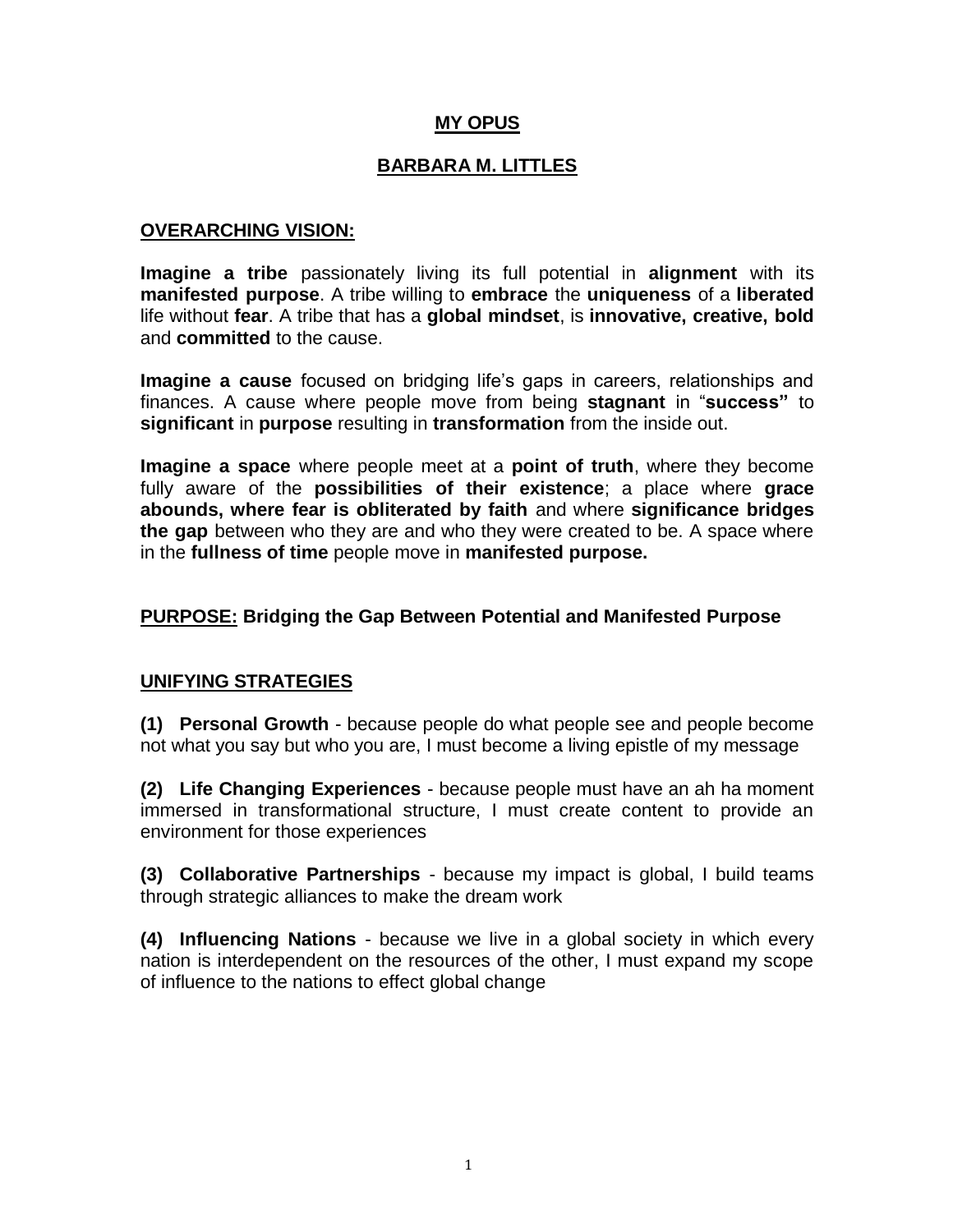## **SCORECARD FOR SIGNIFICANCE**

### **Personal Growth**

- **Physical**  because my body is the living temple through which clarity of thought, and every source of energy flows, I must be a good steward of my physical health
- **Spiritual**  because the mind of God and his thoughts are greater than mine, I must tap into that source each day through prayer and studying of the Word to receive strategy for the day
- **Relational**  because my husband and I are one and have the privilege of reflecting God's glory in the earth, I must serve him and our relationship each day and the fruit thereof in our children Jessica and Elena
- **Emotional**  because of the power of emotions, I must guard my ear gates and eye gates and seek the presence of people and environments that promote my emotional well being
- **Intellectual**  because I live in a place of gratitude, I must present God with a ROI by increasing my intellectual capacity each day by learning something new that will assist me in helping others bridge their gap between potential and manifested purpose.

## **(2) Life Changing Experiences**

- **Retreats(2 days)**  because people need to unplug from their lives to focus on their vision, I must create an atmosphere in a place with content that energizes, invigorates, motivates, and captivates their hearts passion
- **Seminars**  because it is important for people to remain life learners in their journey to purpose, I must present information and knowledge from which they can be inspired and motivated to produce.
- **Coaching**  because self- discovery is a critical and effective means of finding and embracing the answers within, I must become a masterful coach to the whole person in assisting in the discovery of one's purpose
- **Video content-** because people are visual and multi-dimensional in their learning process, I must create content that provides for visual learning and discovery
- **Writing**  because my desire is to be able to assist a growing tribe on a global basis, I must write blogs, newsletters, and books

## (3) **Collaborative Partnerships**

• **John Maxwell Team** – because<sup>2</sup> I need to connect with people who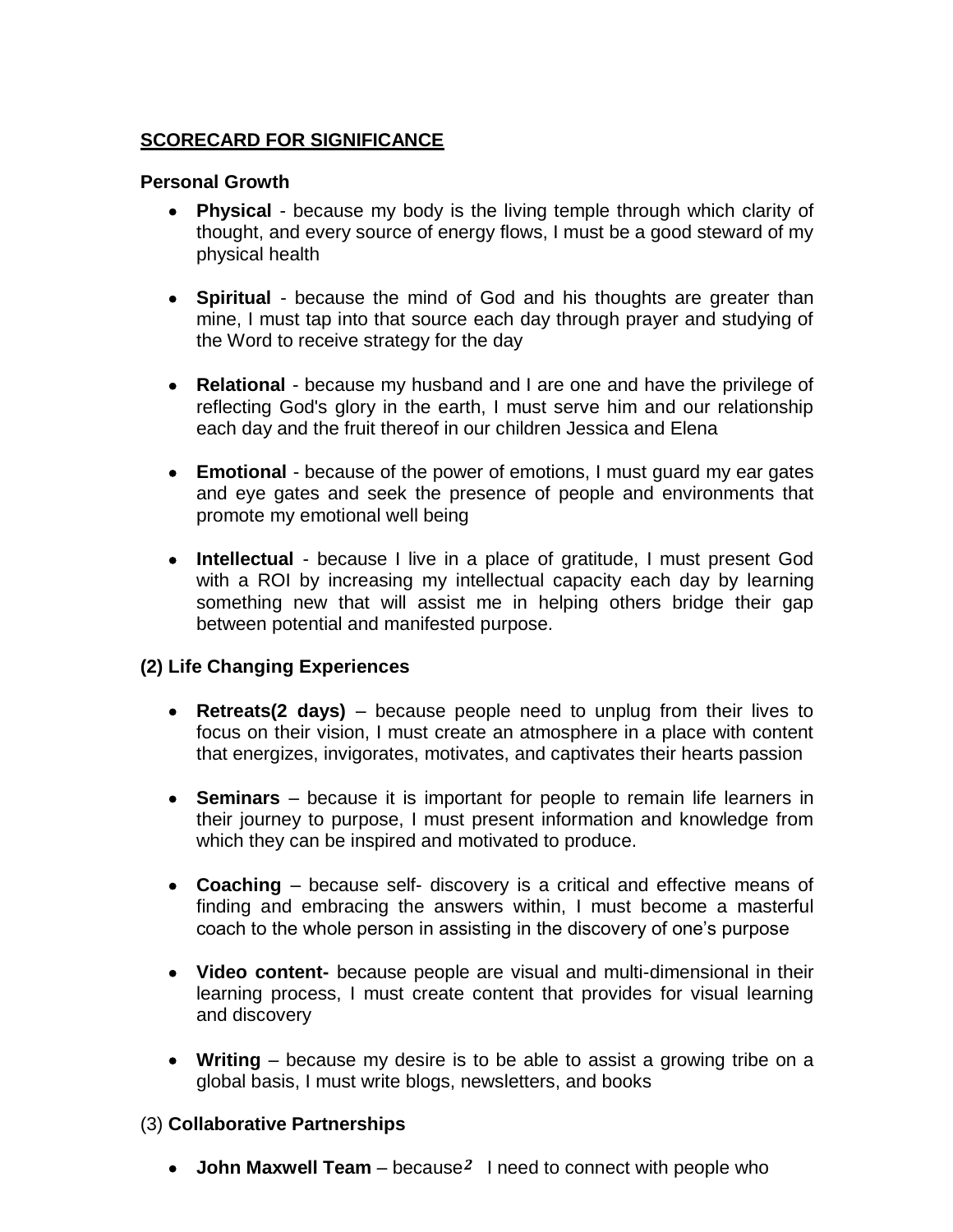have gone further, faster, I will continue to build this partnership for the purpose of shared collaboration, access, information, and learning.

- **Deeper Path Team**  because I need to connect with people who are likeminded but with different thoughts, who share the same values and have diversity of gifts, I will build this partnership for the opportunity to collectively serve a unit greater than myself.
- **Advisory Board –** because wisdom lies in those who have gone before me and in the multitude of numbers there is safety, I will maintain an advisory board of entrepreneurs, leaders, business persons from various industries to advise me in my business.
- **Manifested Purpose Team –** because the demand for the manifested purpose message and journey will be greater than what I can physically meet, I must produce a team of people who can deliver the message.

## (4) **Influencing Nations**

- Teams because there is strength in numbers and the whole is greater than the sum of its parts, I need to build teams to train, develop, equip, and deploy leaders in education, government, medicine, political and justice systems in all parts of the world.
- Trips because it is important to develop a global physical presence, I must travel internationally and develop alliances in delivery of my message
- Tools because I believe the demand for the message will be greater than my ability to always physically be present, I will produce video products, DVD products, written documents to disseminate the lessons of the journey to manifested purpose.

### **SIX PACK**

#### **Worldview-What I Believe**

I believe that **God** is the **grand master** of the universe and has created us in his **image** to be one with Him and have **dominion** in the earth

I believe that every person was created by God with **unlimited possibilities** in the Spirit realm and has the **power in Him** to bring those possibilities to life in the natural realm

I believe that my husband and I are to live as **one** and our **marriage** is an opportunity to **serve** each other and to **glorify** God in the earth.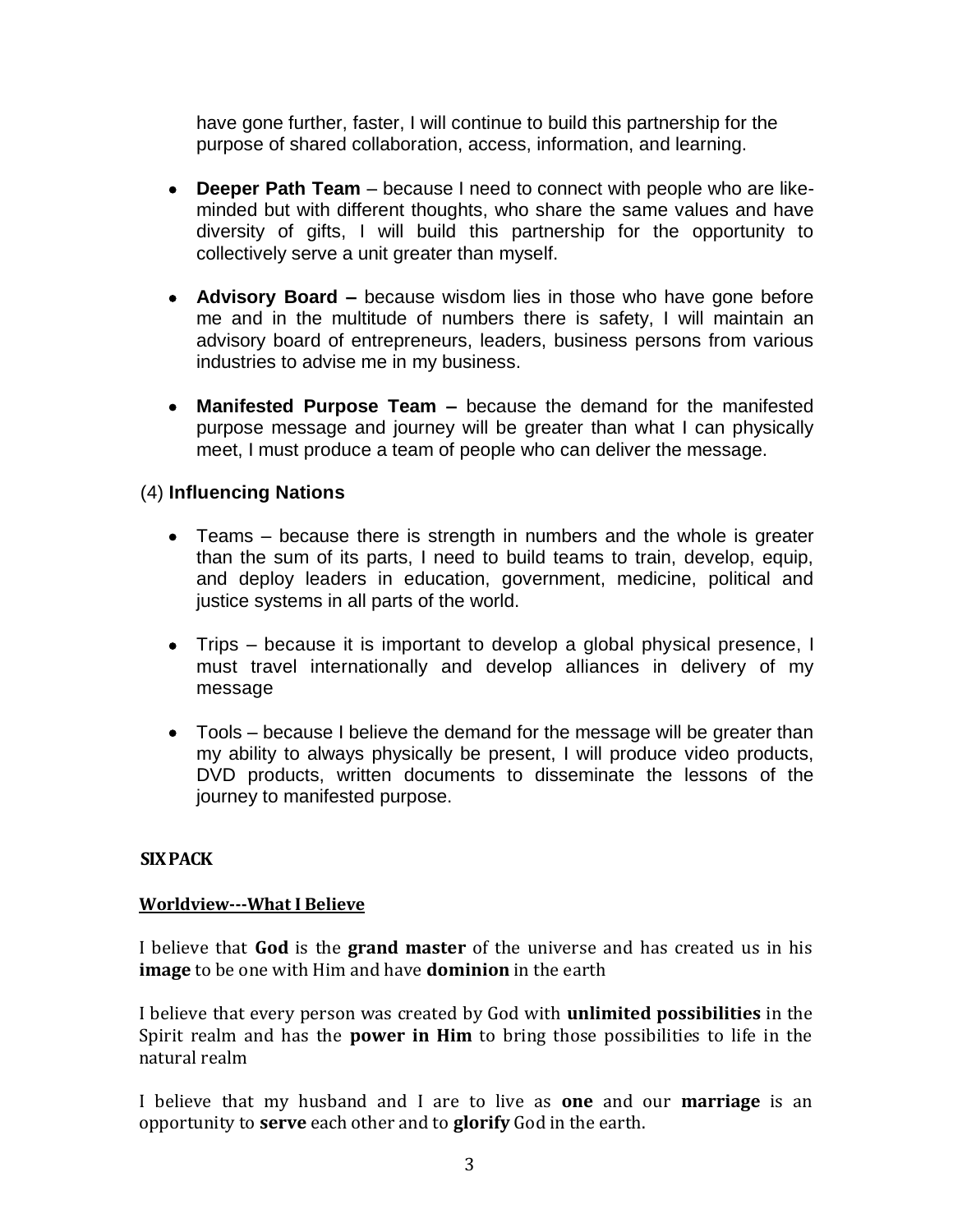I believe that our children, Jessica and Elena are a heritage of the Lord

I believe that all people of every color, race, ethnicity, culture are valuable in the eyes of God and were created with purpose

I believe that next to salvation, time is the most precious gift that God has given us and is to be invested wisely with an expected return for the Kingdom of God

I believe that it is our responsibility to pursue, discover, and live our purpose while being a light to others in the process

I believe I am endowed with everything I need to live my purpose and when my faith connects with the work of my hands manifestation is inevitable

I believe that I was born to serve mankind while exhibiting the love of God throughout the world

I believe I was created to be a bridge builder connecting others to their purpose

I believe that because I live in physical, mental, emotional, intellectual, and spiritual abundance, I will live long days and completely fulfill my purpose

## Identity – Who I Am

I am a child of the living God and lover of mankind I am a servant of a loving God and wife to a loving husband I am a Proverbs 31 woman raising Proverb 31 daughters (Jessica and Elena) I am an authentic person, living true to my values and beliefs I am a loyal person to my family and friends I am a person who intentionally adds value to others I am a legal advocate and defender of the law and human rights I am a coach who works to hone my craft each day so that I can masterfully assist others in finding the answers that lie within I am a teacher of Truth to those who desire to know Truth I am a speaker and trainer using my gifts and abilities to help others grow I am an encourager of people in their best and in their worst of days I am a person who forgives and forgets transgressions done to me quickly that I may have a pure heart I am a person who seeks first to understand, then be understood I am a person who actively and attentively listens to others that I might hear their heart I am a person who intentionally sets aside period of time to think that my pathway might be clear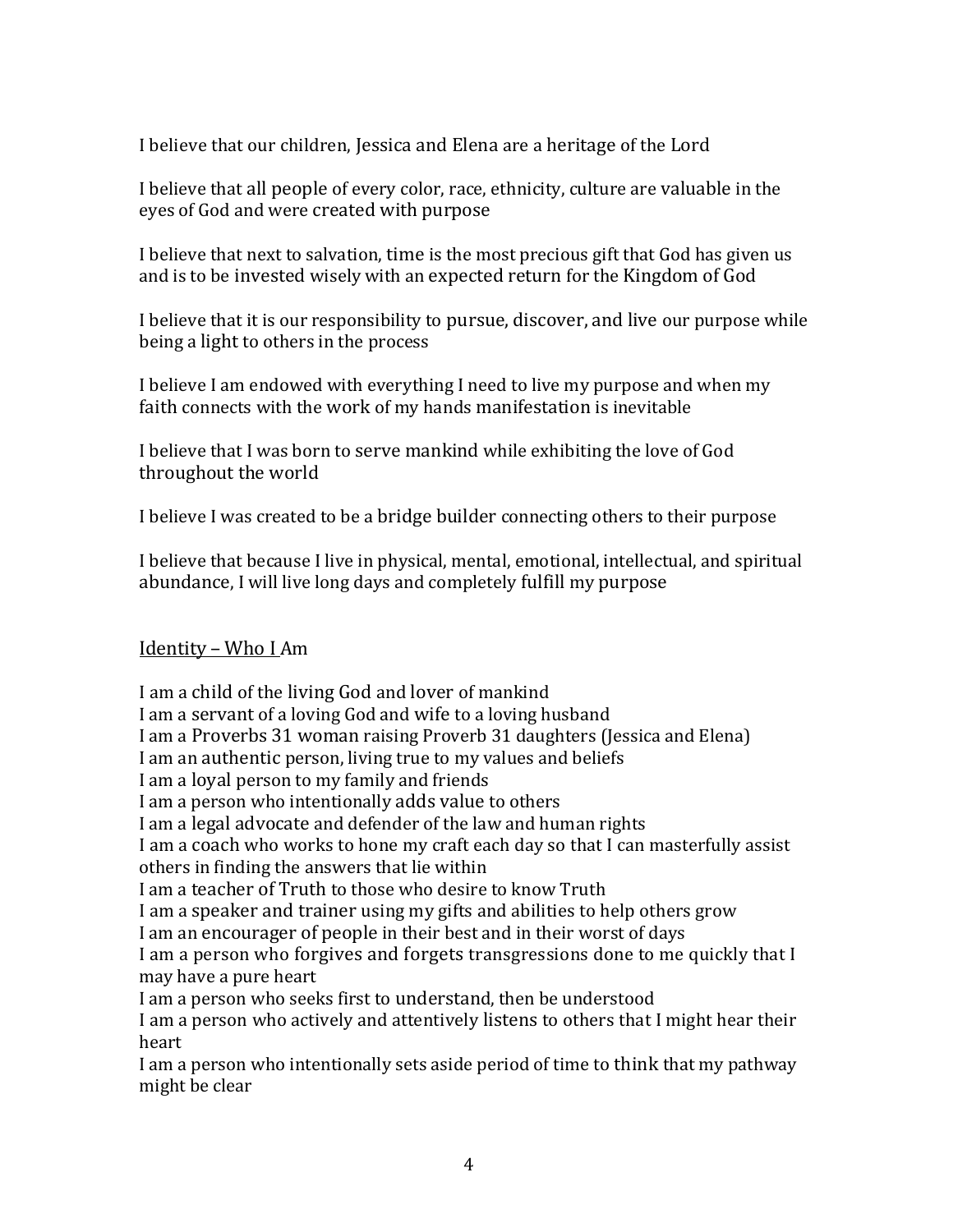I am an **achiever** and a person who continually strives to be excellence that I might show others a more excellence way

I am a visionary who sees the big picture but recognizes the details

I am a **navigator** who sees the end at the beginning and the process in between

I am a **bridge builder** closing gaps from potential to purpose

## **Principles – What I Value**

I value **integrity** that I might positively influence others I value **life-long learning** and there is always room for improvement I value **Truth** in my relationships, both business and personal that I might become a better person each day

I value **excellence** as it allows me to see God

I value **discipline** as it is helping to me shape by life and fulfill my purpose

I value **creativity** as it helps me recognize infinite possibilities

I value **accountability** as it helps me to be the picture I need to be for others following me.

I value **open and honest communication** as it allows for authentic collaboration I value financial integrity as it allows me to be a good steward of resources

I value **preparation** as it leads to a great use of time

I value **living in the moment** as it allows me to live in a place of **gratitude** for today

## **Passion – What I Love**

I love helping others self **discover** their strengths

I love **using my mind** to its fullest capacity

I love **receiving revelation** on what I thought I didn't know

I love teaching **Truth**

I love working in **collaboration** with like---minded people

I love **achieving** (making it happen)

I love the **victory**

I love **discovery** of new things and people

I love **adding value** to others and watching them grow

I love modeling the picture of a **leader** for others

I love feeling being **physically at my best** because I feel the most powerful

I love being a **student** as I believe I can learn from anyone

I love being an optimistic person as it helps me to see the best in people and in circumstances

I love being f**ocused** because when I am focused I am tenacious.

I love being **tenacious** because then I am **productive**

I love being **reflective** because it produces wisdom

# **Purpose – Why I Live and Work**

I live and work to help others achieve their best I live and work because it energizes me to walk in purpose